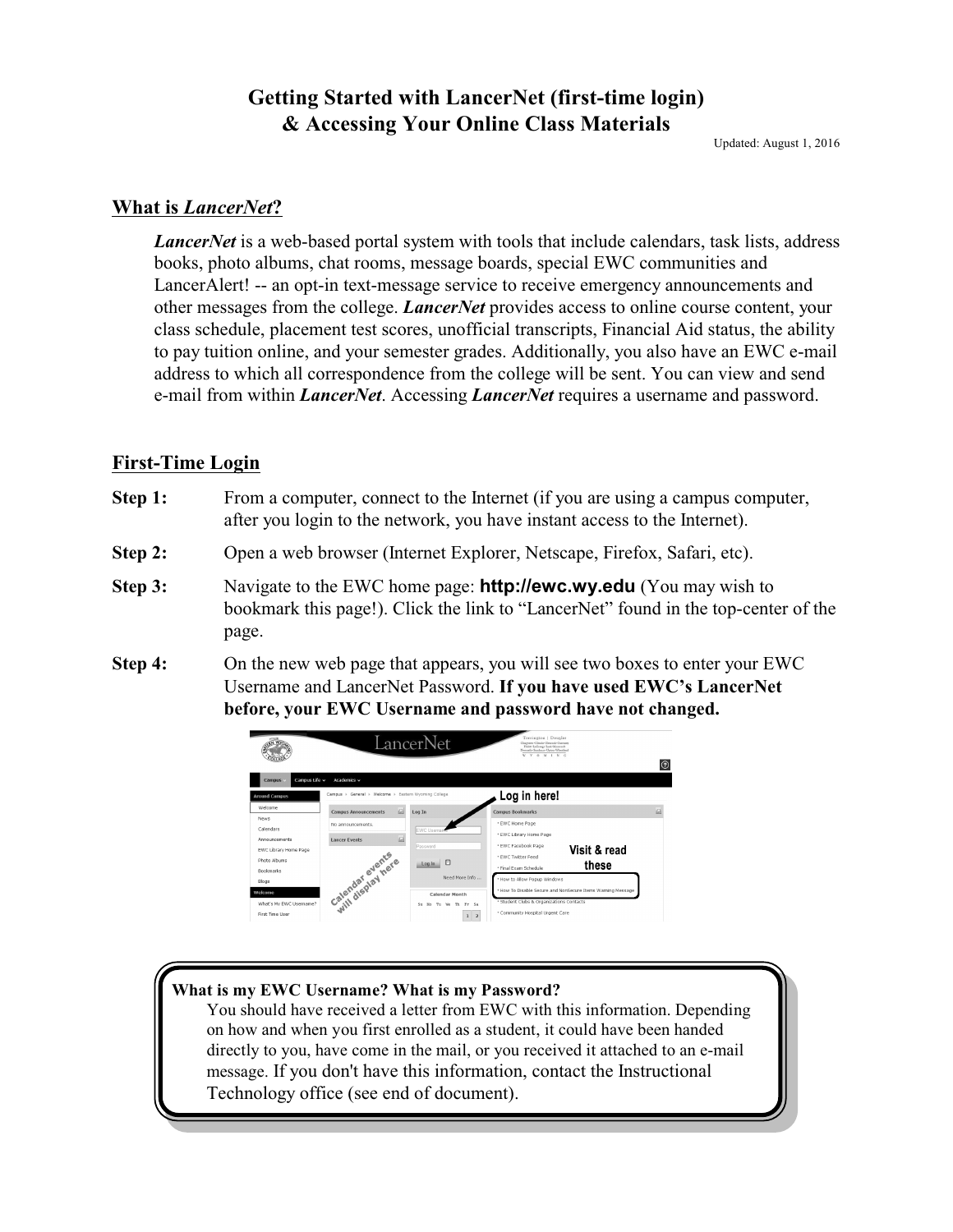**Step 5:** After entering your EWC Username and LancerNet Password, click the button that says "Log in" or press [Enter].

You may be prompted to allow pop-ups from this website. It is highly advised that you DO. If you see a message about web browser incompatibility, carefully read the warnings presented and install any missing plug-ins or use a different web browser.

- **Step 6:** You will be presented with the *CampusCruiser* Terms of Usage. You must accept these terms in order to access the system.
- **Step 7:** You will be required to change your password at this point and must create or select a password hint question and provide an answer. If you also enter an alternate e-mail address, a new password can be sent to you if you cannot remember yours. **Keep track of your new password.** You can change your password again at any time.
- **Step 8:** A message inviting you to subscribe to LancerAlert! will display. This service allows EWC to contact your mobile phone with text or voice messages in case of an emergency on campus. You may also subscribe to receive other types of informational messages.
- **Step 9:** You will arrive at your personal "MyLancerNet" dashboard or home page. The dashboard presents information in "channels" such as:
	- Campus Announcements
	- Community Announcements
	- A view of your LancerNet mail inbox
	- A mini calendar and schedule of events
	- Classes you are taking, including distance classes
	- Any clubs, committees, offices, or other communities you are part of

You can modify some of the layout and content of your dashboard to suit your needs.

### **Important Personal Tools**

LancerNet provides you with access to some personal tools. Although there are several tools, this handout will highlight only those which will be most important toward your success with distance classes. Personal tools drop down when you roll over the personal "QuickPath" icon found at the top right of every LancerNet page.

### **E-mail**

This is your official EWC e-mail. You can send mail to any valid e-mail address, maintain an address book, and organize mail into folders. If you have new mail, the QuickPath icon will display a red mark and a number will appear next to the link.